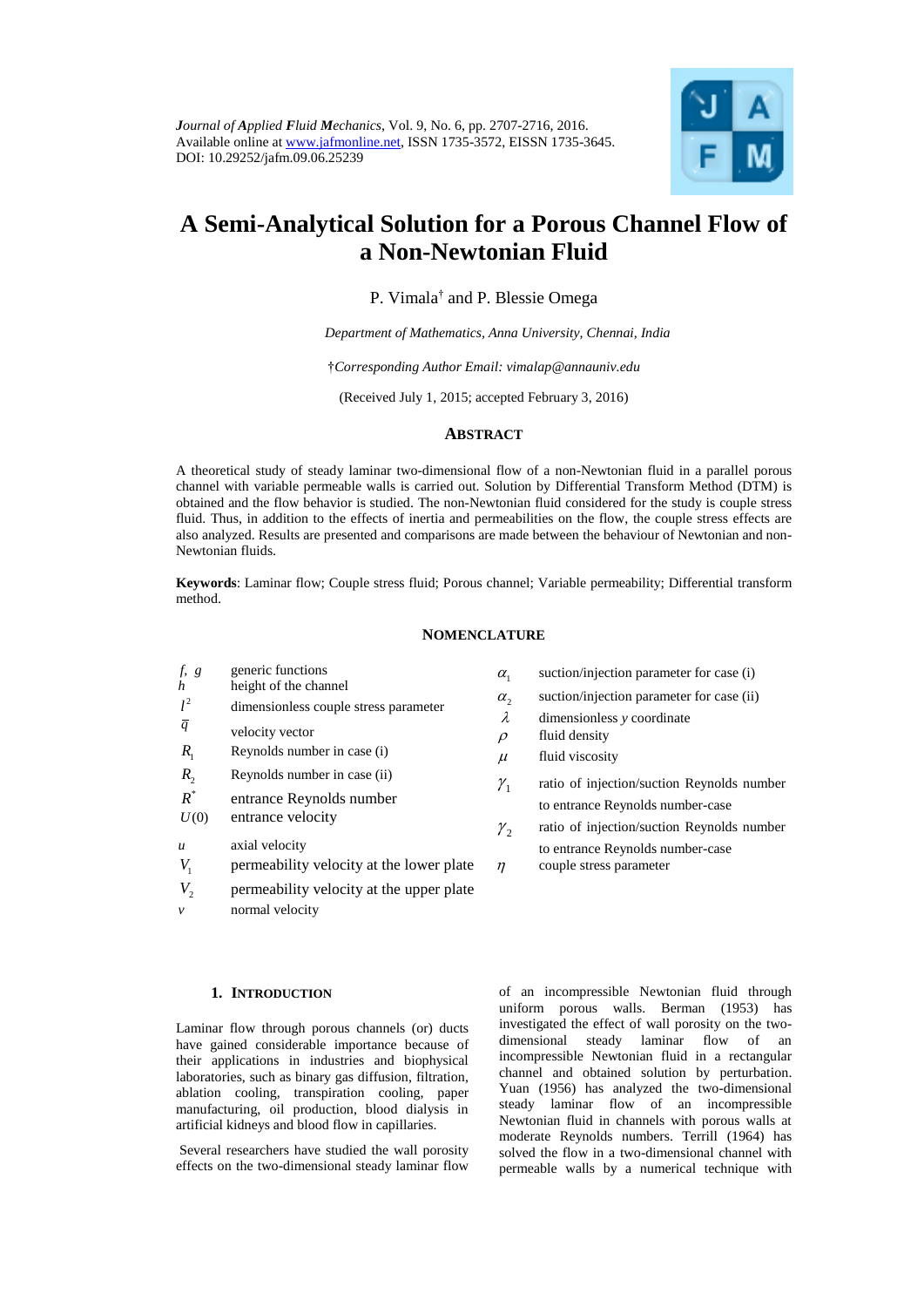uniform injection or suction. Terrill and Shrestha (1965) have studied the flow through parallel porous walls of different permeabilities for small Reynolds number and solved using perturbation technique and numerical method.

Many studies on fluid flows are confined to the use of Newtonian fluids owing to its simple nature of the linear constitutive equation. However, in many practical applications, the fluids used are non-Newtonian. In the classical continuum theory, various non-Newtonian models are used to describe the non-linear relation between stress and rate of strain. In particular, power-law model, cubic equation model, Oldroyd B model, Rivlin-Ericksen model, Hershel-Bulkley model, Bingham plastic model and Maxwell model have received remarkable attention among fluid dynamists. Further, analytical solution of fluid flow problems using Newtonian fluid is mostly possible and available in literature whereas it is rare in flow problems using non-Newtonian fluids. Therefore, it is reasonable to attempt at determining an analytical or a semi-analytical solution procedure for a non-Newtonian fluid flow problem.

The theory of couple stress fluids proposed by Stokes (1966) shows all the important features and effects of couple stresses in fluid medium. The basic equations are similar to Navier Stokes equations. The importance of couple stress effects in flow between parallel porous plates have been analyzed by several researchers. Kabadi (1987) has studied the flow of couple stress fluid between two parallel horizontal stationary plates with fluid injection through the lower porous plate. Ariel (2002) has provided an exact solution for flow of second grade fluid through two parallel porous flat walls. Kamisili (2006) has analyzed the laminar flow of a non-Newtonian fluid in channels with the upper plate stationary, while the lower plate is uniformly porous and moving in *x*-direction with constant velocity. Srinivacharya *et al.* (2009) have analyzed the flow and heat transfer of couple stress fluid in a porous channel with expanding and contracting walls. Srinivacharya *et al.* (2010) have investigated the flow of couple stress fluid between two porous plates for suction at both plates with different permeabilities.

A powerful semi-analytical technique namely Differential Transform Method (DTM) proposed by Zhou (1986) has been used to solve both linear and non-linear initial value problems in electric circuit theory. Several researchers like Chen and Ho (1999), Bert (2002), Kurnaz *et al.* (2005), Erturk *et al.* (2007), Rashidi and Sadri (2010), Rashidi *et al.* (2010), Rashidi and Mohimanian Pour (2010), Rashidi and Erfani (2011), Vimala and Blessie (2013) have used DTM to solve partial differential equations, system of algebraic equations and fluid flow problems with highly non-linear terms. In this paper, a steady laminar two-dimensional flow of couple stress fluid in a porous channel with variable permeablities is considered. The effects of inertia, porosity and couple stresses on the flow behavior are studied. At every stage of the formulation and solution, the present problem in the Newtonian case

is compared with existing literature and the results agree well, which validate the present results.

## **2. MATHEMATICAL FORMULATION**

The problem of two-dimensional steady laminar flow of an incompressible viscous couple stress fluid in a parallel porous channel is considered. Various types of flow occur and they fall under two major categories: (i)  $|V_1| \ge |V_2|$  and (ii)  $|V_2| \ge |V_1|$ .



**Fig. 1. Flow Geometry.**

Based on the Stokes microcontinuum theory, the governing equations of the flow in the absence of body forces and body moments are the continuity equation and the momentum equations (Stokes 1966) given by

$$
\nabla \cdot \overline{q} = 0 \tag{1}
$$

$$
\rho(\bar{q}.\nabla)\bar{q} = -\nabla p - \mu \nabla \times (\nabla \times \bar{q})
$$
  
-  $\eta \nabla \times (\nabla \times (\nabla \times (\nabla \times \bar{q})))$ . (2)

The boundary conditions are

$$
u(x, 0) = 0, \t v(x, 0) = V_1 u(x, h) = 0, \t v(x, h) = V_2
$$
 (3)

and the no-couple stress conditions at the boundary are

$$
\frac{\partial^2 u}{\partial y^2} = 0 \qquad \text{at} \qquad y = 0,
$$
  

$$
\frac{\partial^2 u}{\partial y^2} = 0 \qquad \text{at} \qquad y = h.
$$
 (4)

Taking  $\lambda = \frac{y}{y}$ *h*  $\lambda = \frac{y}{x}$ , the above equations become

$$
\frac{\partial u}{\partial x} + \frac{1}{h} \frac{\partial v}{\partial \lambda} = 0 \tag{5}
$$

$$
u\frac{\partial u}{\partial x} + \frac{v}{h}\frac{\partial u}{\partial \lambda} = \frac{-1}{\rho}\frac{\partial p}{\partial x} + v\left(\frac{\partial^2 u}{\partial x^2} + \frac{1}{h^2}\frac{\partial^2 u}{\partial \lambda^2}\right),
$$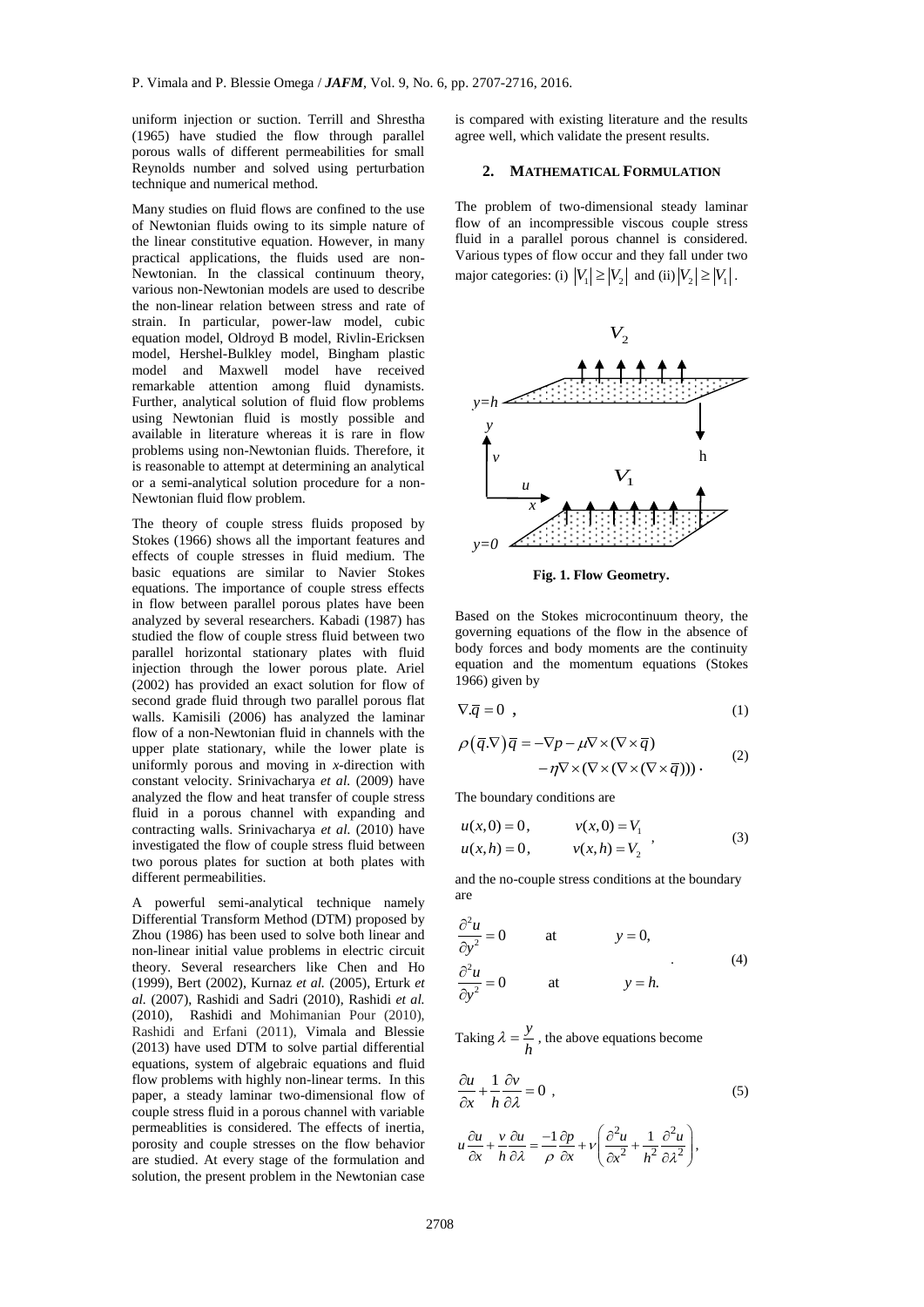$$
-\frac{\eta}{\rho} \left( \frac{\partial^4 u}{\partial x^4} + \frac{1}{h^4} \frac{\partial^4 u}{\partial \lambda^4} + \frac{2}{h^2} \frac{\partial^4 u}{\partial x^2 \partial \lambda^2} \right) \tag{6}
$$

$$
u\frac{\partial v}{\partial x} + \frac{v}{h}\frac{\partial v}{\partial \lambda} = \frac{-1}{h\rho}\frac{\partial p}{\partial x} + v\left(\frac{\partial^2 v}{\partial x^2} + \frac{1}{h^2}\frac{\partial^2 v}{\partial \lambda^2}\right),
$$
  

$$
-\frac{\eta}{\rho}\left(\frac{\partial^4 v}{\partial x^4} + \frac{1}{h^4}\frac{\partial^4 v}{\partial \lambda^4} + \frac{2}{h^2}\frac{\partial^4 v}{\partial x^2 \partial \lambda^2}\right)
$$
(7)

where  $p$  is the pressure and  $V$  is the kinematic viscosity.

The boundary conditions are given by

$$
u(x,0) = 0, \t v(x,0) = V1,u(x,1) = 0, \t v(x,1) = V2.
$$
\t(8)

and

$$
\frac{\partial^2 u}{\partial \lambda^2} = 0 \quad \text{at} \quad \lambda = 0,
$$
  

$$
\frac{\partial^2 u}{\partial \lambda^2} = 0 \quad \text{at} \quad \lambda = 1.
$$
 (9)

Using a stream function (Berman, 1953) of the form

$$
\psi(x,\lambda) = \left[\frac{hU(0)}{s(1) - s(0)} - \frac{V_1 - V_2}{s(1) - s(0)}x\right]s(\lambda), (10)
$$

where  $U(0) = \int u(0, \lambda) d\lambda$  is the entrance 0

velocity, the partial differential Eqs. (5)-(7) reduce to an ordinary differential equation.

Without loss of generality, it is assumed that  $|V_1| \ge |V_2|$  in the first case and  $|V_2| \ge |V_1|$  in the second case.

# **2.1 Case(i)**  $|V_1| \ge |V_2|$

The stream function of Eq.(10) in this case becomes  
\n
$$
\psi(x,\lambda) = \left[ \frac{hU(0)}{\alpha_1} - V_1 x \right] f(\lambda) , \qquad (11)
$$

where 
$$
f(\lambda) = \frac{s(\lambda)}{s(0)}, \qquad \alpha_1 = \frac{V_2}{V_1} - 1.
$$
 (12)

Further, Eq. (6) and Eq. (7) respectively become

$$
\left(\frac{U(0)}{\alpha_1} - \frac{V_1 x}{h}\right) \left[\frac{V_1}{h} \left(\mathcal{F}'' - f'^2\right) - \frac{V_1 v}{h^2} \mathcal{F}''' + \frac{\eta}{\rho h^4} f^{\nu}\right] = \frac{-1}{\rho} \frac{\partial p}{\partial x}, (13)
$$

$$
\frac{\mu V_1}{h} f'' - \rho V_1^2 f' - \frac{\eta V_1}{h^3} f^{iv} = \frac{\partial p}{\partial \lambda}, \qquad (14)
$$

Eq.(14) is a function of  $\lambda$  only and therefore

$$
\frac{\partial^2 p}{\partial x \partial \lambda} = 0 \quad . \tag{15}
$$

Using Eq.(15) in Eq.(13), a fifth order differential equation is obtained as

$$
l^{2} f^{\nu} - f''' - R_{1} (f'^{2} - ff'') = A_{1} \quad , \tag{16}
$$

where  $A_1$  is an arbitrary constant,  $l^2 = \frac{V_1}{\mu h^2}$ 2 *h l*  $\mu$  $=\frac{\eta}{\eta}$  is the dimensionless couple stress parameter and  $R_1 = V_1 h / v$  is the Reynolds number. It may be noted that Eq.(16) reduces to its Newtonian counterpart when  $l^2$  is made to vanish.

The boundary conditions from Eq. (8) and Eq. (9) become

$$
f(0) = 1,
$$
  $f'(0) = 0,$   $f(1) = 1 + \alpha_1,$   
\n $f'(1) = 0,$   $f'''(0) = 0,$   $f'''(1) = 0.$  (17)

For the case of suction at the upper wall and injection at the lower wall,  $\alpha_1$  takes the range  $-1 < \alpha_1 \leq 0$  and  $R_1 > 0$ . For injection at the upper wall and suction at the lower wall, the range is  $-1 < \alpha_1 \leq 0$  and  $R_1 < 0$ . For suction at both walls, it is required that  $R_1 < 0$ ,  $-2 \le \alpha_1 < -1$ , and for injection at both walls, it is  $R_1 > 0$ ,  $-2 \le \alpha_1 < -1$ .

## **2.2 Case (ii)**  $|V_2| \ge |V_1|$

In this case, the stream function becomes  $\frac{1}{2}$   $\frac{1}{2}$  $\psi(x, \lambda) = \left| \frac{hU(0)}{\alpha_0} - V_2 x \right| g(\lambda)$  $=\left[\frac{hU(0)}{\alpha_2} - V_2x\right]g($  $(18)$ 

where 
$$
\alpha_2 = 1 - \frac{V_1}{V_2}
$$
 and  $g(\lambda) = \frac{s(\lambda)}{s(1)}$ .

Further Eq. (6) and Eq. (7) in this case reduce to

$$
\left(\frac{U(0)}{\alpha_2} - \frac{V_2 x}{h}\right) \left[\frac{V_2}{h} \left(gg'' - g'^2\right) - \frac{V_2}{h^2} g''' + \frac{\eta}{\rho h^4} g^{\nu}\right] = \frac{-1}{\rho} \frac{\partial p}{\partial x}, (19)
$$

$$
\frac{\mu V_2}{h}g'' - \rho V_2^2 gg' - \frac{\eta V_2}{h^3}g^{iv} = \frac{\partial p}{\partial \lambda} \quad . \tag{20}
$$

Eq.(20) is independent of  $x$  and therefore Eq.(15) holds good in this case also. Using Eq. (15) in Eq. (19) as in case (i), a fifth order differential equation in  $g(\lambda)$  is obtained as

$$
l^{2}g'' - g''' - R_{2}(g'^{2} - gg'') = A_{2},
$$
 (21)

where  $A_2$  is an arbitrary constant and  $R_2 = V_2 h / v$ is the Reynolds number in this case. Here again Eq.(21) reduces to the Newtonian case when  $l^2$  is made equal to zero. The boundary conditions from Eq. (8) and Eq.(9) become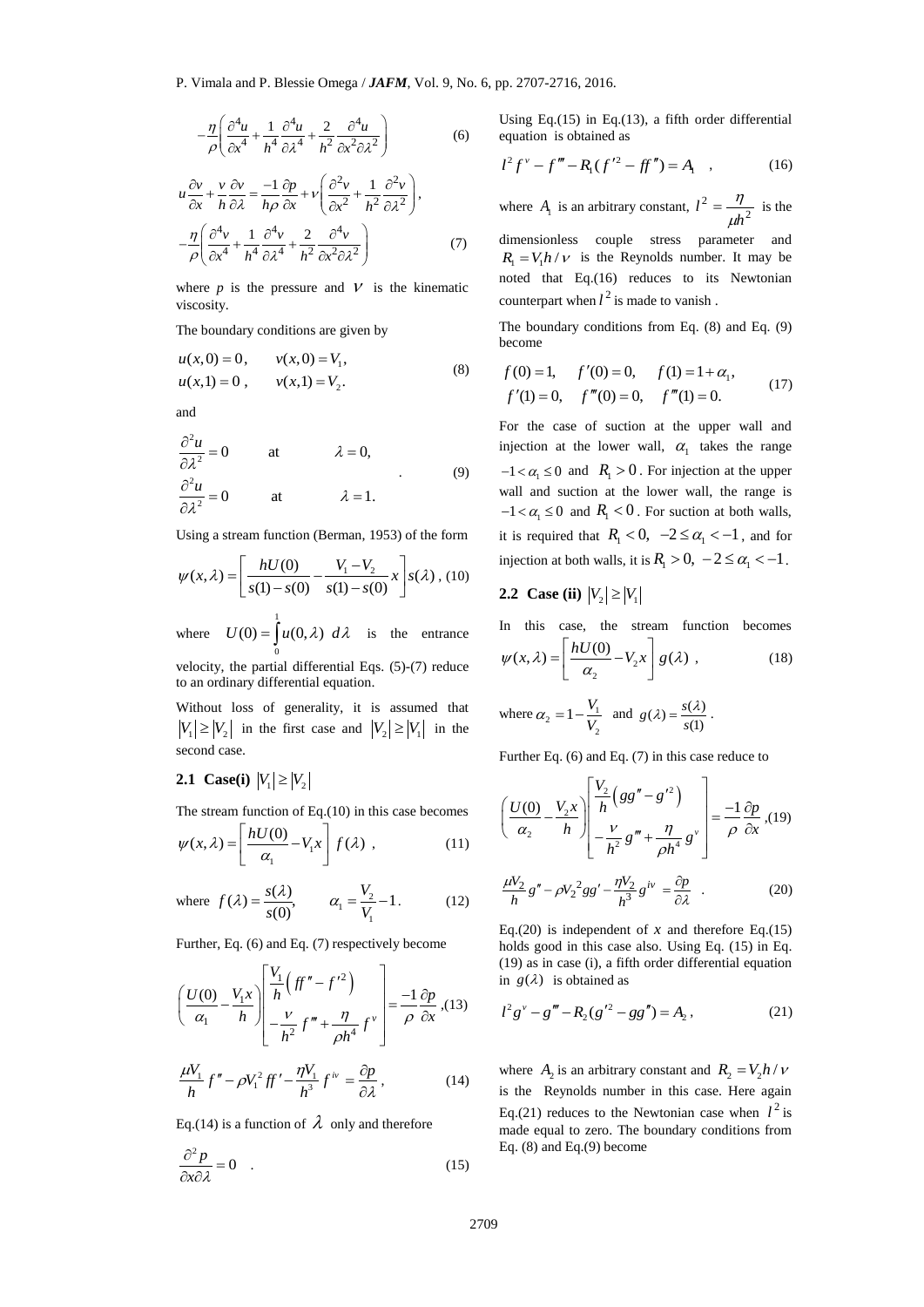$$
g(0) = 1 - \alpha_2, \quad g'(0) = 0, \quad g(1) = 1,
$$
  
 
$$
g'(1) = 0, \quad g'''(0) = 0, \quad g'''(1) = 0.
$$
 (22)

2,  $g(x) = 0$ ,  $g(x) = 1$ ,<br>  $m(0) = 0$ ,  $g''(1) = 0$ . (22)<br>  $m''(0) = 0$ ,  $g'''(1) = 0$ . (22)<br>  $g''(1) = 0$ . (22)<br>  $g''(1) = 0$ . (22)<br>  $g(x) = 0$  such that the upper wall and<br>  $R_2 > 0$ . For injection at the upper<br>  $x \in \mathbb{Z}_2 \leq 2$ .<br>  $x \in \$ For the case of suction at the upper wall and injection at the lower wall,  $\alpha_2$  takes the range  $0 \le \alpha_2 < 1$  and  $R_2 > 0$ . For injection at the upper wall and suction at the lower wall, the range of values is  $0 \le \alpha_2 < 1$  and  $R_2 < 0$ . For suction at both the walls, it is required that  $R_2 > 0$ ,  $1 < \alpha_2 \leq 2$  and for injection at both the walls, it is  $R_2 < 0, 1 < \alpha_2 \leq 2$ .

## **3. SOLUTION OF THE PROBLEM**

### **3.1 Solution by DTM for Case (i)**

Using differential transform about  $\lambda = 0$ , Eq. (16) can be transformed into

$$
l^{2}(k+1)(k+2)(k+3)(k+4)(k+5)F(k+5)
$$
  
\n
$$
-(k+1)(k+2)(k+3)F(k+3)
$$
  
\n
$$
-R_{1}\begin{pmatrix} \sum_{k_{i}=0}^{k} (k_{i}+1)(k-k_{i}+1)F(k_{i}+1)F(k-k_{i}+1) \\ -\sum_{k_{i}=0}^{k} (k-k_{i}+1)(k-k_{i}+2)F(k_{i})F(k-k_{i}+2) \\ = A_{i}\delta(k)
$$

and the first two boundary conditions and fourth condition from Eq. (17) are

$$
F(0) = 1,
$$
  $F(1) = 0,$   $F(3) = 0.$  (24)

It is assumed that  $F(2) = b_1$ ,  $F(4) = d_1$ , where  $b_1 \& d_1$  are undetermined constants. Using these and Eq.  $(24)$  in Eq.  $(23)$ , the values of  $F(k)$  are obtained iteratively and the other three boundary conditions are written as

$$
f(1) = 1 + \alpha_1
$$
 or  $\sum_{k=0}^{N} F(k) = 1 + \alpha_1$  (25)

$$
f'(1) = 0
$$
 or  $\sum_{k=0}^{N-1} (k+1)F(k+1) = 0$  (26)

$$
f'''(1) = 0
$$
 or 
$$
\sum_{k=0}^{N-3} (k+1)(k+2)(k+3)F(k+3) = 0
$$
 (27)

For N=17, solving the three Eqs.  $(25)$ ,  $(26)$  and  $(27)$ , the values of  $b_1, d_2$  and  $A_1$  are obtained.

Using Eqs. (13) and (14), the general expression for pressure distribution is obtained as<br> $p(x, \lambda) = p(0, 0)$ 

$$
p(x, \lambda) = p(0, 0)
$$
  
+  $\frac{\mu V_1}{h} f'(\lambda) - \frac{\rho V_1^2}{2} \Big[ f^2(\lambda) - f^2(0) \Big]$ , (28)  
-  $\frac{\eta V_1}{h^3} f'''(\lambda) - \frac{\mu A_1}{h^2} \Big( \frac{U(0)}{\alpha_1} x - \frac{V_1}{2} \frac{x^2}{h} \Big)$ 

From this general expression the pressure distribution for *x* and  $\lambda$  directions are deduced. The

non- dimensional pressure drop in the  $x$  and  $\lambda$ directions are respectively given by

$$
p_x = \frac{p(0, \lambda) - p(x, \lambda)}{\rho U^2(0)/2}
$$
  
=  $\frac{1}{R^*} \frac{x}{h} \left( \frac{1}{\alpha_1} - 2\gamma_1 \right) (8A_1)$  (29)

$$
p_{\lambda} = \frac{p(x,0) - p(x,\lambda)}{\rho U^2(0)/2}
$$
  
=  $\left(\frac{4R_1}{R^*}\right)^2 \left[f^2(\lambda) - (1)^2\right] - 2R_1 \left(\frac{4}{R^*}\right)^2 f'(\lambda)$ . (30)  
-  $\left(\frac{4}{R^*}\right)^2 R_1 l^2 \left[f'''(\lambda) - f'''(0)\right]$ 

where  $\gamma_1 = \frac{R_1}{R^*}$  $R_1$  *x*  $\gamma_1 = \frac{R_1}{R_1} \frac{x}{h}$  is a non-dimensional variable and  $R^* = 4hU(0)/v$  is the entrance Reynolds number.

The non-dimensional stream function is given by

$$
\Psi(x,\lambda) = \frac{\psi(x,\lambda)}{hU(0)} = \left(\frac{1}{\alpha_1} - 4\gamma_1\right) f(\lambda) .
$$
\n(31)

The skin friction is defined as

$$
c_f = \frac{\tau_{wall}}{\rho U(0)^2 / 2} = \frac{2\mu (\partial u / \partial \lambda)_{wall}}{\rho \, hU(0)^2} \,, \tag{31}
$$

where  $\tau_{\text{wall}}$  is the shear stress at the wall and the skin friction here becomes

$$
c_f = \frac{8h}{R_1 x} \gamma_1 \left(\frac{1}{\alpha_1} - 4\gamma_1\right) \left[f''(\lambda)\right]_{wall} .
$$
 (32)

## **3.2 Solution by DTM for Case (ii)**

In this case, Eq. (21) is transformed to  
\n
$$
l^{2}(k+1)(k+2)(k+3)(k+4)(k+5)G(k+5)
$$
\n
$$
-(k+1)(k+2)(k+3)G(k+3)
$$
\n
$$
-R_{2}\begin{bmatrix} \sum_{k_{1}=0}^{k} (k_{1}+1)(k-k_{1}+1)G(k_{1}+1)G(k-k_{1}+1) \\ -\sum_{k_{1}=0}^{k} (k-k_{1}+1)(k-k_{1}+2)G(k_{1})G(k-k_{1}+2) \\ = A_{2}\delta(k)
$$

and the first two boundary conditions and fourth condition from Eq. (22) are

$$
G(0) = 1 - \alpha_2, \quad G(1) = 0, \quad G(3) = 0.
$$
 (34)

It is assumed that  $G(2) = b_2$ ,  $G(4) = d_2$ , where  $b_2$ ,  $d_2$  are undetermined constants. Using these and Eq. (34) in Eq. (33), the values of  $G(k)$  are obtained iteratively and the other three boundary conditions are written as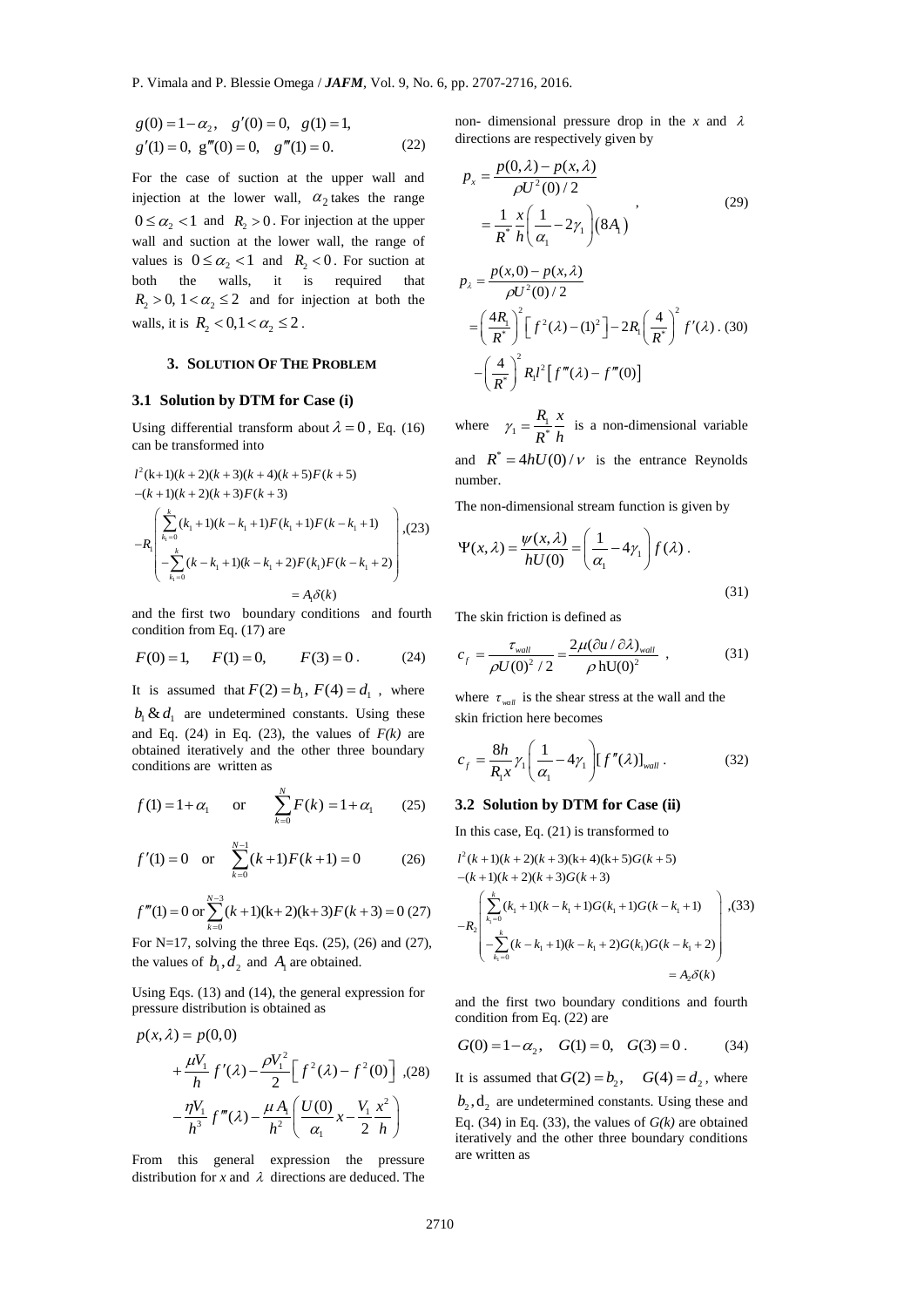$$
g(1) = 1
$$
 or  $\sum_{k=0}^{N} G(k) = 1$  (35)

$$
g'(1) = 0
$$
 or 
$$
\sum_{k=0}^{N-1} (k+1)G(k+1) = 0
$$
 (36)

$$
g'''(1) = 0 \text{ or } \sum_{k=0}^{N-3} (k+1)(k+2)(k+3) G(k+3) = 0 \tag{37}
$$

For N=17, solving the three equations (35),(36) and (37), the values of  $b_2$ ,  $d_2$  and  $A_2$  are obtained.

Using (19) and (20), the general expression for pressure distribution in this case is obtained as  $p(x, \lambda) = p(0, 0)$ 

 $\sim$ 

$$
p(x, \lambda) = p(0, 0)
$$
  
+  $\frac{\mu V_2}{h} g'(\lambda) - \frac{\rho V_2^2}{2} \Big[ g^2(\lambda) - g^2(0) \Big]$ , (38)  
-  $\frac{\eta V_1}{h^3} g'''(\lambda) - \frac{\mu A_2}{h^2} \Big( \frac{U(0)}{\alpha_2} x - \frac{V_2}{2} \frac{x^2}{h} \Big)$ 

From this general expression, the pressure distribution for *x* and  $\lambda$  directions are deduced. The non-dimensional pressure drop in the *x* and  $\lambda$  directions are respectively given by

$$
p_x = \frac{1}{R^*} \frac{x}{h} \left( \frac{1}{\alpha_2} - 2\gamma_2 \right) (8A_2) ,
$$
  
\n
$$
p_x = \left( \frac{4R_2}{h^2} \right)^2 \left[ \left( \frac{\sigma^2}{\alpha_2} - (1 - \alpha_2)^2 \right) \right]
$$
 (39)

$$
p_{\lambda} = \left(\frac{4R_{2}}{R^{*}}\right)^{2} \left[g^{2}(\lambda) - (1 - \alpha_{2})^{2}\right]
$$
  
- 2R\_{2} \left(\frac{4}{R^{\*}}\right)^{2} g'(\lambda) - \left(\frac{4}{R^{\*}}\right)^{2} R\_{1} l^{2} \left[g'''(\lambda) - g'''(0)\right] (40)

where  $\gamma_2 = \frac{R_2}{R^*}$  $R, x$  $\gamma_2 = \frac{R_2}{R_1} \frac{x}{h}$  is a non-dimensional variable.

In this case, the non-dimensional stream function and the skin friction are given by

$$
\Psi(x,\lambda) = \frac{\psi(x,\lambda)}{hU(0)} = \left(\frac{1}{\alpha_2} - 4\gamma_2\right) g(\lambda) \& (41)
$$

$$
c_f = \frac{8h}{R_2 x} \gamma_2 \left(\frac{1}{\alpha_2} - 4\gamma_2\right) \left[g''(\lambda)\right]_{wall} . \tag{42}
$$

## **4. RESULTS AND DISCUSSION**

The problem of a steady, two-dimensional laminar flow of couple stress fluid in a porous channel has been solved using DTM under two cases (i)  $|V_1| \ge |V_2|$  and (ii)  $|V_2| \ge |V_1|$ .

In case (i),  $R_1$  is taken to be positive and the values of wall permeability  $\alpha_1 = -0.2, -0.6$  correspond to suction at the upper wall and injection at the lower wall, that of  $\alpha_1 = -1$  correspond to a solid upper wall and injection at lower wall and those of  $\alpha_1 = -1.4, -1.8$  correspond to injection at both the walls. Other cases of suction at both walls, injection

at upper wall and suction at lower wall correspond to negative values of  $R_1$ . In particular,  $V_2 = 0$  in case (i) reduces to the problem of Kabadi (1987).

Figures 2-8 correspond to the results of case (i). Fig. 2 shows the effects of  $\alpha_1$  on normal velocity for the Reynolds number  $R_1 = 10$ , couple stress parameter  $l^2 = 0.0 \& 0.5$  and for different values of the wall permeability parameter  $\alpha_1$ .



**Fig. 2. Effects of wall permeability on normal velocity (case (i)).** 



**Fig. 3. Effects of inertia on normal velocity (case (i)).**



**Fig. 4. Effects of couple stresses on normal velocity (case (i)).**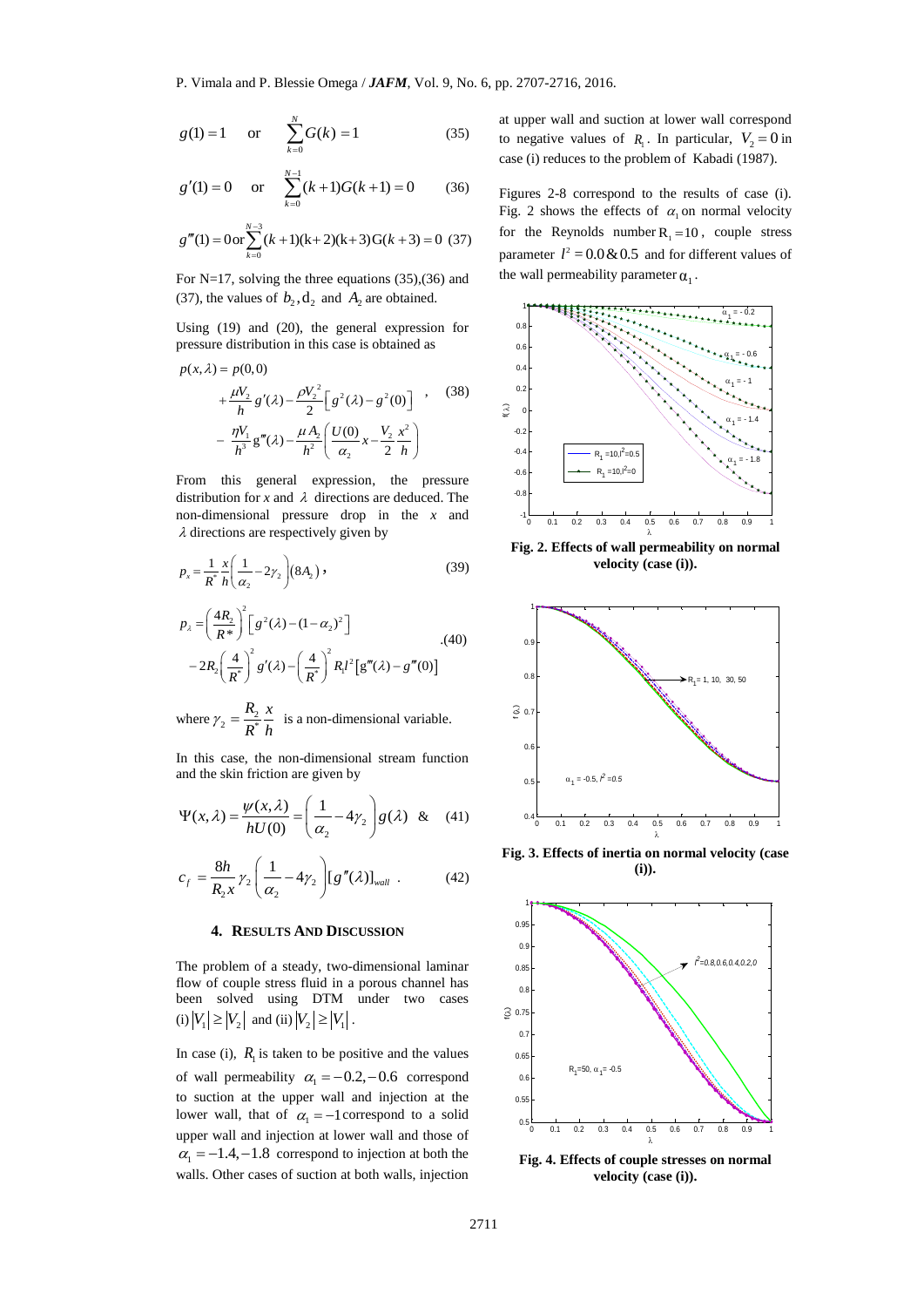

**Fig. 5. Effects of wall permeability on axial velocity (case(i)).** 



**Fig. 6. Effects of inertia on axial velocity (case (i)).**



**Fig. 7. Effects of couple stresses on axial velocity (case (i)).**

Here  $l^2 = 0.0$  correspond to the Newtonian case. The normal velocity decreases with increase in magnitude of  $\alpha_1$ . Also, the effect of couple stresses  $l^2$  = 0.5 on the flow behavior is to further decrease the normal velocity. Fig. 3 shows the inertia effects on normal velocity for  $\alpha_1 = -0.5, l^2 = 0.5$  and different values of  $R_1$ . It is observed that the

normal velocity increases with increasing Reynolds number.

Figure 4 shows the effects of couple stresses on the normal velocity. The normal velocity component decreases throughout the domain for increasing values of the couple stress parameter as seen in Fig. 2. Fig. 5 gives the effects of  $\alpha_1$  on axial velocity for  $R_1 = 10, l^2 = 0.0 \& 0.5$  and different values of  $\alpha_1$ .  $l^2 = 0.0$  corresponds to the Newtonian case where the axial velocity profiles are skewed close to the upper wall. For  $l^2 = 0.5$ , increase in magnitude of  $\alpha_1$  increases the magnitude of axial velocity, with minimum magnitudes at both walls and maximum magnitudes near the middle of the wall. Thus couple stresses are seen to permit a smooth flow. Fig. 6 shows the inertia effects on axial velocity for  $\alpha_1 = -0.5, l^2 = 0.5$  and for different values of  $R_1$ . It is observed that the axial velocity decreases in magnitude as the value of  $R_1$  is increased up to a certain value of  $\lambda$ . Above this value, the velocity increases in magnitude due to increase in lower wall velocity  $V_1$  which is greater than upper wall velocity  $V_2$ .

The effects of couple stresses on axial velocity are shown in Fig. 7. It can be seen that the axial velocity decreases for increasing couple stress parameter near the lower wall and the trend is reversed near the upper wall. Here, it is clearly seen that the flow becomes smoother as the couple stress parameter increases from  $l^2 = 0.0$  to  $l^2 = 0.8$ . Fig. 8 shows the pressure drop in axial direction for various values of Reynolds number and for various values of couple stress parameter. The pressure drop decreases with decreasing Reynolds number and with decreasing couple stress parameter.



**Fig. 8. Axial pressure drop (case (i)).** 

Similar graphs are plotted for case (ii) in Figs. 9- 15. In case (ii),  $R_2$  is taken to be positive and the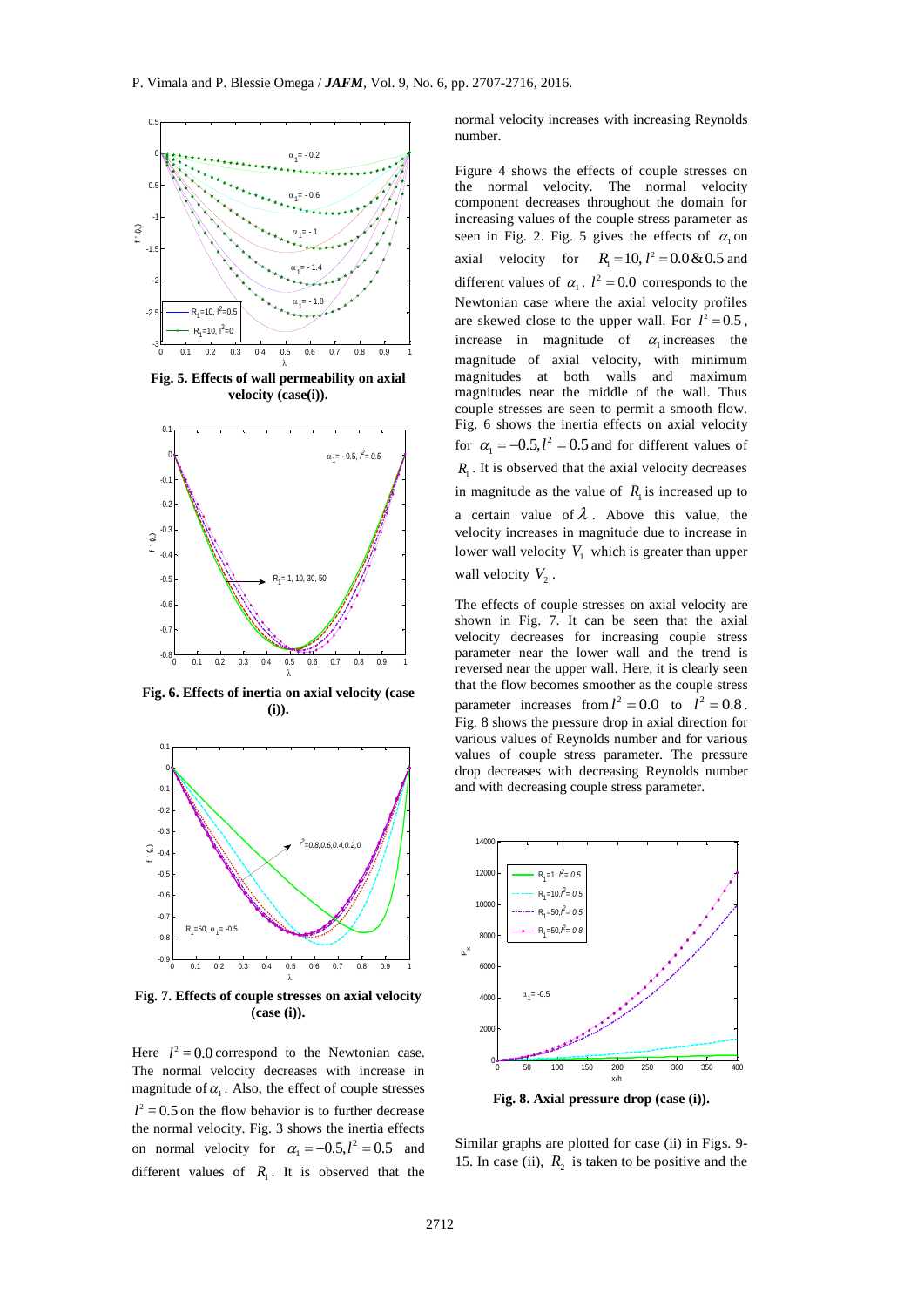values of  $\alpha_2 = 0.2, 0.6$  correspond to suction at the upper wall and injection at the lower wall, that of  $\alpha_2 = 1$  correspond to a solid lower wall and suction at upper wall and those of  $\alpha_2 = 1.4, 1.8$  correspond to suction at both walls. Other cases of injection at both walls, injection at upper wall and suction at lower wall correspond to negative values of  $R_2$ . Fig. 9 shows the effect of  $\alpha_2$  on normal velocity for the Reynolds number  $R_2 = 10$ , couple stress parameter  $l^2 = 0.0 \& 0.5$  and for different values of the wall permeability parameter  $\alpha_2$ . The normal velocity decreases as the value of  $\alpha_2$  decreases for  $l^2 = 0.5$ . Also, the effect of couple stresses on the flow behavior is to further decrease the normal velocity. Fig. 10 shows the inertia effects on normal velocity for  $\alpha_2 = 0.5, l^2 = 0.5$  and different values of  $R_2$ . It is observed that the normal velocity decreases with increasing Reynolds number.

Figure 11 shows the effects of couple stresses on the normal velocity. The normal velocity decreases with decrease in couple stress parameter. Fig. 12 gives the effects of  $\alpha_2$  on axial velocity for  $R_2 = 10, l^2 = 0.0 \& 0.5$  and different values of  $\alpha_2$ .  $l^2 = 0.0$  corresponds to the Newtonian case where the axial velocity profiles are skewed close to the upper wall. For  $l^2 = 0.5$ , increase in  $\alpha_2$  increases the axial velocity, with minimum values at both walls and maximum values near the middle of the wall. Thus couple stresses are seen to admit a smooth flow. Fig. 13 shows the effects of inertia on axial velocity profile for  $\alpha_2 = 0.5, l^2 = 0.5$  and different values of  $R_2$ . It is observed that the axial velocity decreases as the value of  $\mathbb{R}_2$  increases up to a certain value of  $\lambda$ . Above this value, the velocity increases due to increase in  $V_2$  which is greater than  $V_1$ . The effects of couple stresses on the axial velocity for fixed values of  $R_2 = 10, l^2 = 0.5$  are shown in Fig. 14. The axial velocity is increasing with increasing couple stress parameter for certain values of  $\lambda$  and after that it is decreasing. Here, it is clearly seen that the flow becomes smoother as the couple stress parameter increases from  $l^2 = 0.0$  to  $l^2 = 0.8$ . In Figs. 11 and 14, when the couple stress parameter is equal to zero, it represents the Newtonian fluid case. Fig. 15 shows the pressure drop in axial direction for various values of Reynolds number and for various values of couple stress parameter. The pressure drop decreases with increasing Reynolds number and with increasing couple stress parameter.



**Fig. 9. Effects of wall permeability on normal velocity (case (i)).**



**Fig. 10. Effects of inertia on normal velocity (case (ii)).** 



**Fig. 11. Effects of couple stresses on normal velocity (case (ii)).**



**Fig. 12. Effects of wall permeability on axial velocity (case (ii)).**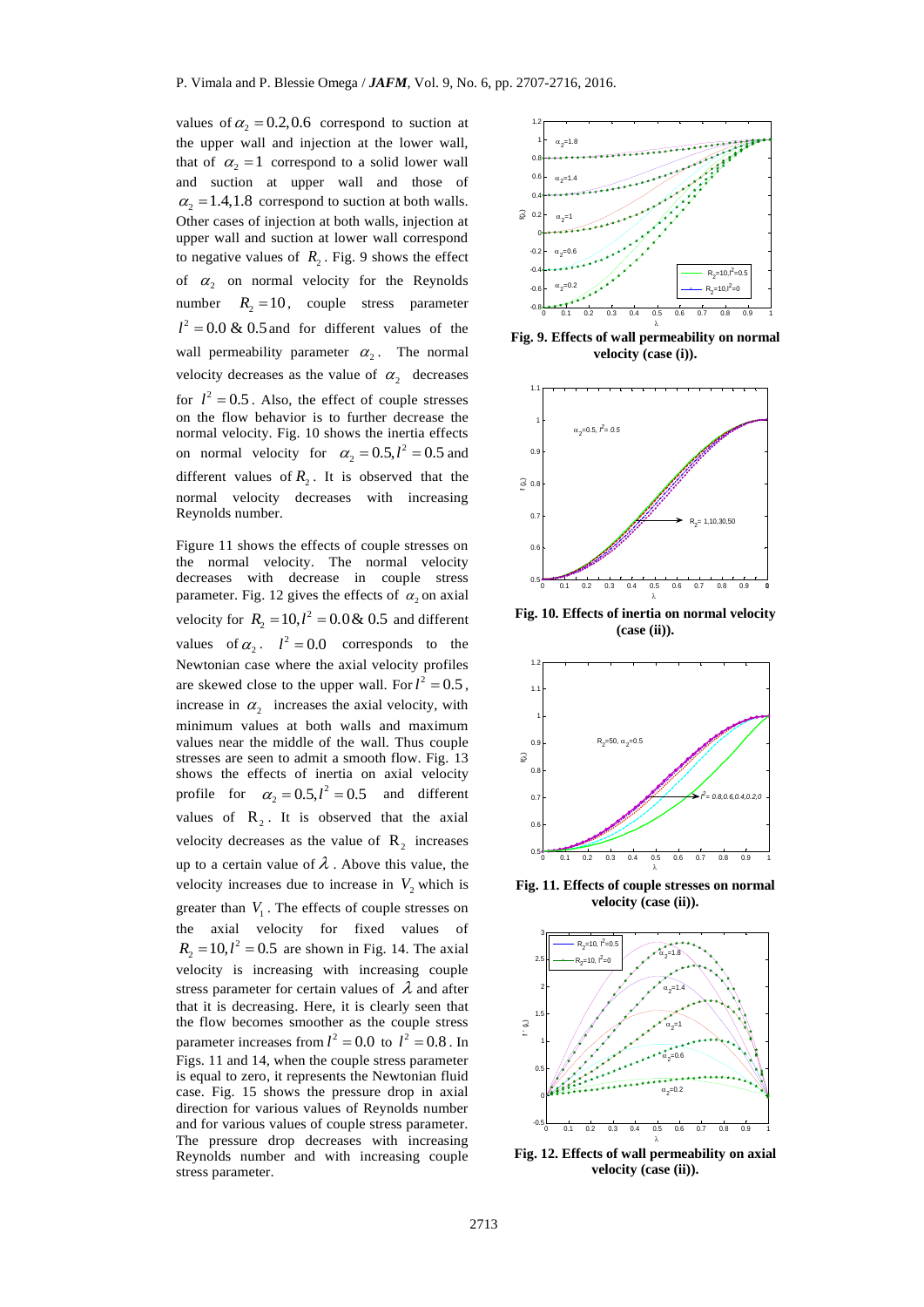## P. Vimala and P. Blessie Omega / *JAFM*, Vol. 9, No. 6, pp. 2707-2716, 2016.

|          | $R_1 = 2$ ,         |        | $R_1 = 10$ ,        |        | $R_1 = 10$ ,    |         |
|----------|---------------------|--------|---------------------|--------|-----------------|---------|
| $l^2$    | $\alpha_{1} = -0.5$ |        | $\alpha_{1} = -0.5$ |        | $\alpha_1 = -1$ |         |
|          | f''(0)              | f''(1) | f''(0)              | f''(1) | f'(0)           | f''(1)  |
| $\Omega$ | $-2.3730$           | 3.7915 | $-1.5070$           | 7.3454 | $-3.6484$       | 10.0952 |
| 0.2      | $-2.4552$           | 2.5739 | $-2.2353$           | 2.8128 | $-4.6619$       | 5.4084  |
| 0.4      | $-2.4759$           | 2.5388 | $-2.3551$           | 2.6645 | $-4.8128$       | 5.2195  |
| 0.6      | $-2.4835$           | 2.5263 | $-2.4002$           | 2.6117 | $-4.8707$       | 5.1500  |
| 0.8      | $-2.4875$           | 2.5199 | $-2.4239$           | 2.5846 | $-4.9013$       | 5.1139  |

**Table 1 Effects of couple stresses on skin friction by DTM – case (i)**

**Table 2 Effects of couple stresses on skin friction by DTM – case (ii).**

|          | $R_{2} = 2$ ,      |           | $R_2 = 10$ ,     |           | $R_2 = 10$ ,     |           |
|----------|--------------------|-----------|------------------|-----------|------------------|-----------|
| $l^2$    | $\alpha_{2} = 0.5$ |           | $\alpha_2 = 0.5$ |           | $\alpha_{2} = 1$ |           |
|          | g''(0)             | g'(1)     | g''(0)           | g''(1)    | g'(0)            | g''(1)    |
| $\Omega$ | 2.3466             | $-3.9354$ | 1.1486           | $-10.388$ | 1.6085           | $-19.770$ |
| 0.2      | 2.4550             | $-2.5740$ | 2.2211           | $-2.8274$ | 4.6159           | $-5.4668$ |
| 0.4      | 2.4758             | $-2.5389$ | 2.3509           | $-2.6692$ | 4.8009           | $-5.2350$ |
| 0.6      | 2.4835             | $-2.5264$ | 2.3983           | $-2.6141$ | 4.8655           | $-5.1572$ |
| 0.8      | 2.4875             | $-2.5200$ | 2.4228           | $-2.5860$ | 4.8997           | $-5.1157$ |



**Fig. 13. Effects of inertia on axial velocity (case (ii)).**

Tables 1 and 2 present comparisons between Newtonian  $(l^2 = 0)$  and non-Newtonian results  $(l^2 \neq 0)$ , revealing the effects of couple stresses on the skin friction in case (i) and case (ii) respectively. From Table 1 of case (i), it is observed that the magnitude of skin friction increases at the lower wall and decreases at the upper wall with an increase in couple stress parameter for all values of  $\alpha_1$  &  $R_1$ . Here,  $\alpha_1 = -0.5$  corresponds to the case of one wall injection and other wall suction, whereas  $\alpha_1 = -1$ corresponds to the case of solid upper wall and injection at the lower wall. Further, the magnitude of the skin friction decreases at the

lower wall whereas it increases at the upper wall with an increase in Reynolds number for fixed values of  $\alpha_1$  and  $l^2$ .



**Fig. 14. Effects of couple stresses on axial velocity (case (ii)).** 

From Table 2 of case (ii), it is observed that the magnitude of skin friction increases at the lower wall and decreases at the upper wall with an increase in couple stress parameter for all values of  $\alpha_2$  &  $R_2$  as in case (i). In Table 2  $\alpha_2 = 0.5$ corresponds to the case of one wall injection and other wall suction, whereas  $\alpha_2 = 1$  corresponds to the case of solid lower wall and suction at the upper wall. Also, the magnitude of the skin friction decreases at the lower wall whereas it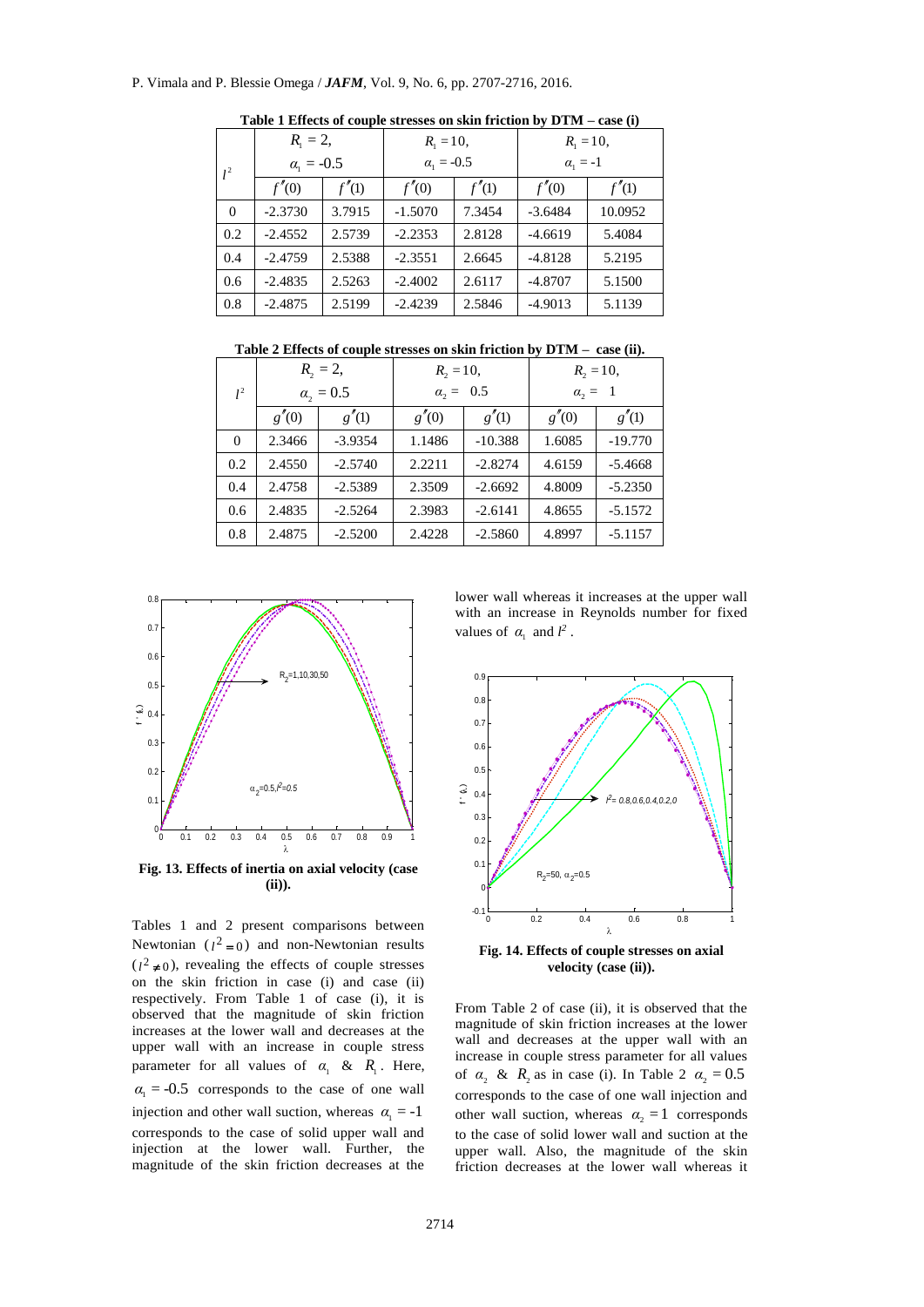increases at the upper wall with an increase in Reynolds number for fixed values of  $\alpha_2$  and  $l^2$ . Thus the effect of couple stresses on the magnitude of skin friction in both cases gets enhanced at one wall and diminished at the other wall.



 **Fig. 15. Axial pressure drop (case(ii)).**

## **5. CONCLUSION**

In this paper, differential transform method is used successfully for finding the solution of two dimensional steady laminar flow of an incompressible couple stress fluid in a porous channel. It is seen that this method is simple and easy to use and solves the problem without any discretization and does not require exertion of any flow parameter as in perturbation method. Although the non-Newtonian fluid flow problem deals with more complicated governing equations than the Newtonian case, the method does not get disturbed and works well. Besides this, the reliability of the method and reduction in size of computational domain gives this method a wider applicability. Hence, the Differential Transform Method is an effective and reliable tool in finding the semi- analytical solution to many non-linear systems. This paper uses DTM for the flow problem with the couple stress model of the non-Newtonian fluid. However, there is no limitation for applying the DTM for such problems in similar geometry with any other non-Newtonian fluid model.

## **REFERENCES**

- Ariel, P. D. (2002). On exact solutions of flow problems of a second grade fluid through two parallel porous walls*. Int. J. Eng. Sci*. 40, 913-  $941.$
- Berman, A. S. (1953). Laminar flow in channels with porous walls. *Journal of. Applied. Physics* 24, 1232-1235.
- Bert, C. W. (2002). Application of differential transform method to heat conduction in tapered fins. *Journal of Heat Transfer* 124,

208-209.

- Chen, C. K. and S. H. Ho (1999). Solving partial differential equations by two dimensional differential transform method. *Applied Mathematics and Computation* 106, 171-179.
- Erturk, V. S., S. Momani (2007). Differential transform method for obtaining positive solutions for two-point nonlinear boundary value problems. *International Journal: Mathematical Manuscripts* 1(1), 65-72.
- Kabadi, A. S. (1987). The influence of couple stresses on the flow of fluid through a channel with injection. *Wear* 119, 191-198.
- Kamsili, F. (2006). Laminar flow of a non-Newtonian fluid in channels with wall suction or injection. *Int. J. Eng. Sci*. 44, 650-661
- Kurnaz, A., G. Oturanc and M. E. Kiris (2005). ndimensional differential transform method for PDE. *International Journal of Computer Mathematics* 82(3), 369-380.
- Rashidi, M. M. and S. M. Sadri (2010). Solution of the laminar viscous flow in a semi-porous channel in the presence of a uniform magnetic field by using the differential transform method. *Int. J. Contemp. Math. Sciences* 5(15), 711-720.
- Rashidi, M. M. and E. Erfani (2011). The Modified Differential Transform Method for Investigating Nano Boundary-Layers over Stretching Surfaces. *International Journal of Numerical Methods for Heat and Fluid Flow* 21(7), 864-883.
- Rashidi, M. M. and S. A. Mohimanian Pour (2010). A Novel Analytical Solution of Heat Transfer of a Micropolar Fluid through a Porous Medium with Radiation by DTM-Padé. *Heat Transfer-Asian Research* 39(8), 575-589.
- Rashidi, M. M., S. A. Mohimanian Pour and N. Laraqi (2010). A semi-analytical solution of micro polar flow in a porous channel with mass injection by using differential transform method. *Nonlinear Analysis: Modeling and Control* 15(3), 341-350.
- Srinivasacharya, D, N. Srinivasacharyulu and O. Ojjela (2009). Flow and heat transfer of couple stress fluid in a porous channel with expanding and contracting walls. *International Communication in Heat and Mass Transfer* 36(2), 180-185.
- Srinivasacharya, D, N. Srinivasacharyulu and O. Ojjela (2010). Flow of Couple Stress Fluid Between Two Parallel Porous Plates. *International Journal of Applied Mathematics* 41(2), 10-14.
- Stokes, V. K. (1966). Couple Stresses in Fluids. *Phys. Fluids* 9, 1709- 1715.
- Terrill, R. M. (1964). Laminar flow in a uniformly porous channel. *The Aeronautical Quarterly* 15, 299-310.